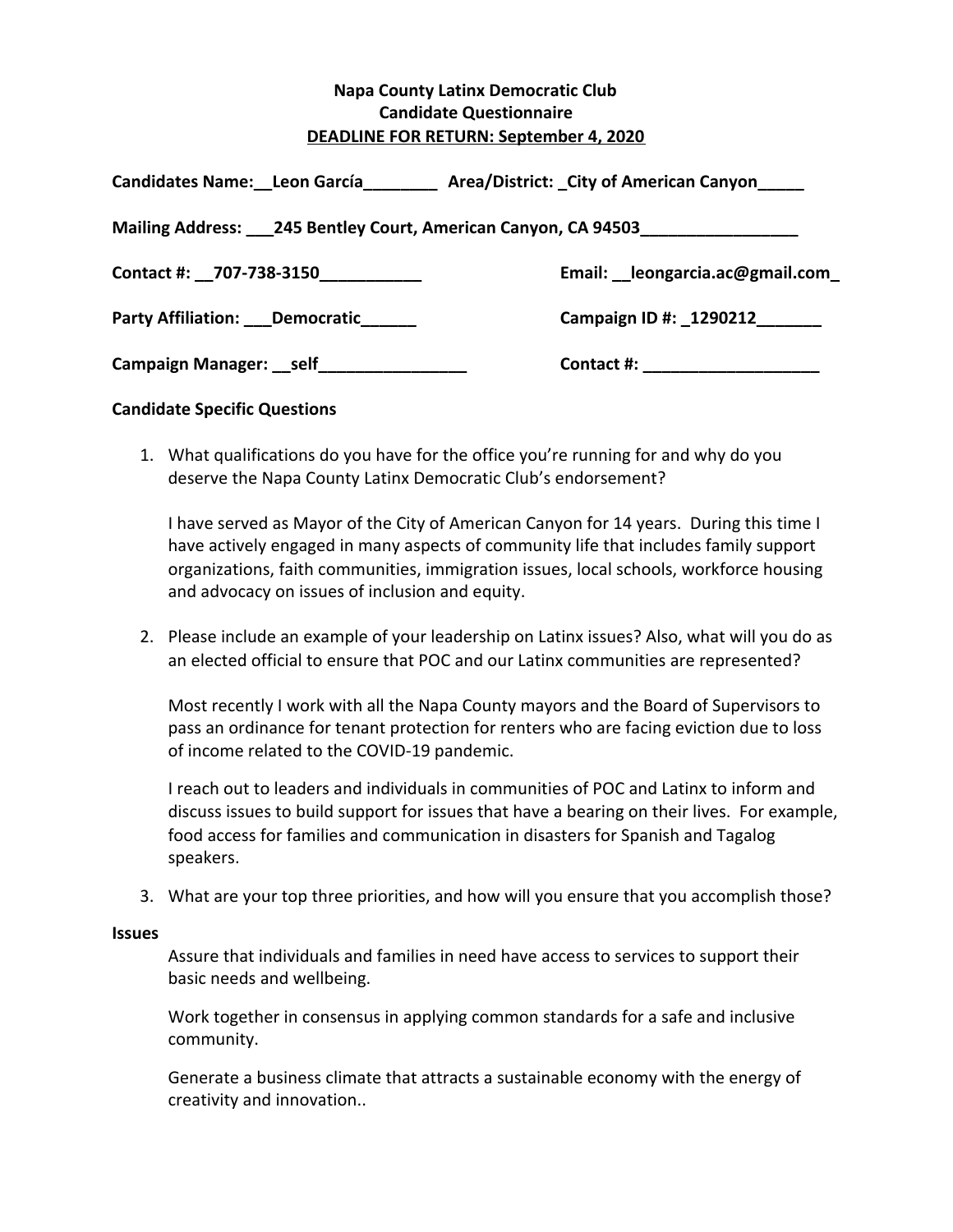4. Latinx community members are often deemed essential workers, what will you do to mitigate the effects essential workers suffer during this pandemic, including your employees?

Assure that they have all the necessary personal protective equipment. Establish a communication network, language appropriate, for timely information relative to health and safety. Provide child care options for families returning to work by collaborating with employers, providers and local government.

5. How will you tackle the next upcoming natural and public health disaster and how will this plan actively engage the Latinx Community? What is your plan to ensure that disaster planning is culturally competent and provides language access?

I am an active member of Community Organizations Active in Disasters (COAD) the committee I serve on developed a communication plan in Spanish and Tagalog for the Napa County Office of Emergency Service for use in disasters. I also serve on the Disaster Preparedness Committee developing training programs for the community that is language appropriate.

6. What is your stance on Black Lives Matter? How do you link this movement to the needs of the Latinx community?

Black Lives Matter is important to people of American Canyon. All the more so in that it reflects the members of many of our families. American Canyon families have personal ties that embrace inclusion of race and ethnicity, thirty-eight languages are spoken and every major faith in the world is present.

7. What is your stance on re-appropriating police funding? What does this mean to you in your role and what policies will you pursue to address this call to action?

We have a very approachable police officers that implement community policing policy. This includes school resource officers, meeting with community groups and Neighborhood watch. I recently met with eight pastors from local faith communities and our chief of police and the county undersheriff to identify and discuss local issues. The discussion supported the performance of the police officers. The chief of police and the undersheriff both gave their cell phone numbers and told everyone to call them regarding any problem. I support continued funding of our police department as delineated on our contract.

8. Families of all ranges continue leaving our community because it is too expensive for them to live here. Many families are doing long commutes in order to work here, therefore increasing their carbon footprint, missing on important family time, and much more. What is your commitment and plan to increase workforce housing so families that work here are able to live here? And what will you do to help keep families that are living here to remain here (e.g. increase the quality of life, health and wellness, youth and children activities, etc.…)

American Canyon requires developers to reach agreement with the city on affordability of houses built. Housing in the city's central core is a Planned Development Area that is mixed use of retail and higher density housing near transit facilities. Single family homes are required to meet sustainability objectives in reduced energy consumption and water conservation.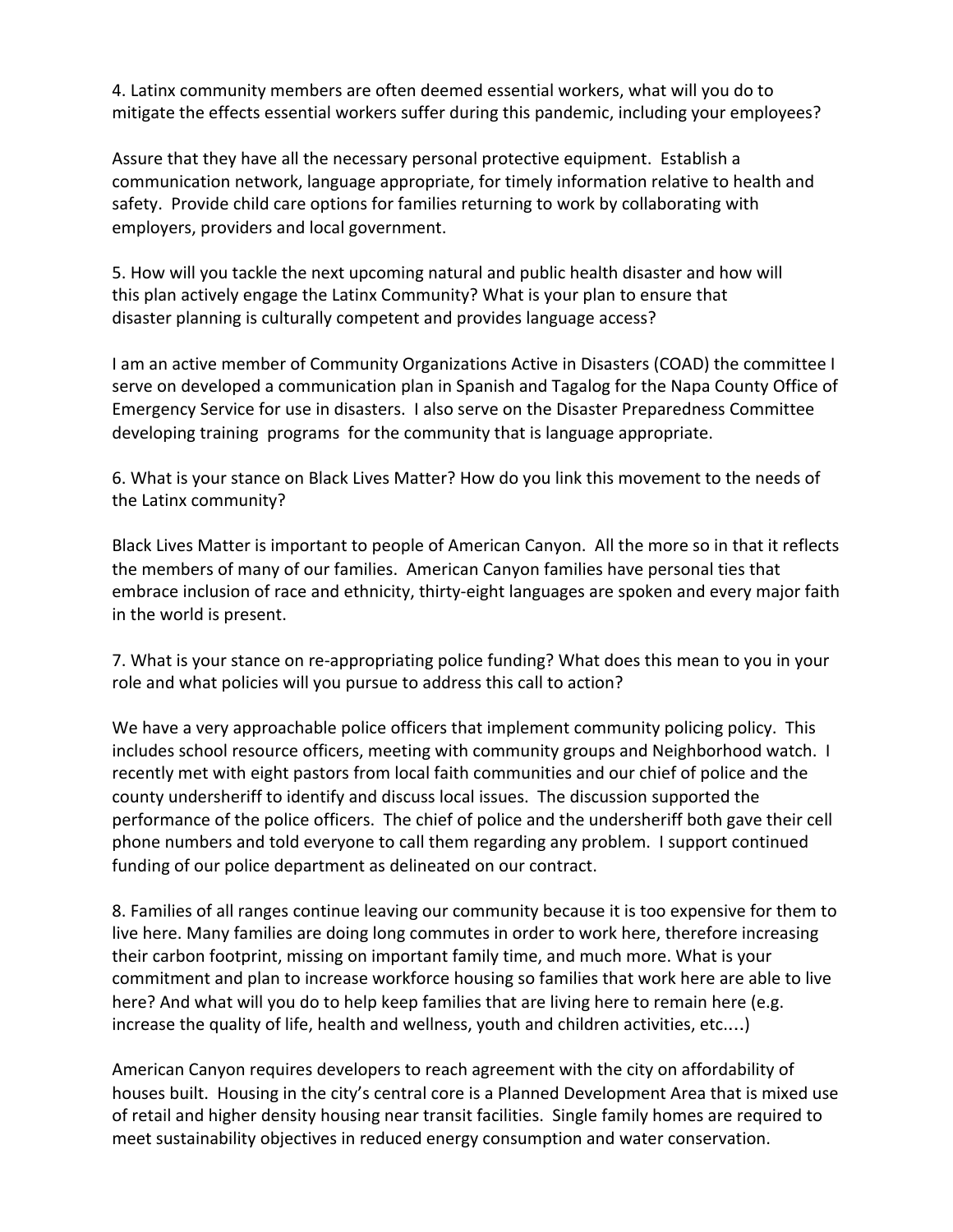9. Do you believe it is the role of elected officials to take policy steps to assure adequate affordable housing? Yes  $X$  No

9a. Specifically, what suggestions do you have to make housing more affordable? And would you support requiring new developments to set aside a certain percentage of affordable housing?

Require local government to comply with housing allocations determined by California Housing and Community Development's (HCD) Regional Housing Needs Allocation (RHNA). A city's RHNA allocation is established through a process of the Association of Bay Area Governments (ABAG). The organization is made up of all nine bay area counties including 101 cities. The next cycle is underway. The state legislature is stepping up on enforcement due to lack of compliance. American Canyon works with developers to attain our RHNA goals and has made significant progress.

10. According to a report from July 28<sup>th</sup>, 2020, homelessness has continued to increase for the last several years in Napa County. In 2016, 317 people were reported to be homeless. In 2020, it reported 464 people. What can you do in the role you're running for to address this important and growing issue?

Assure safe shelter is available. Currently hotels serve as temporary housing due to pandemic health concerns. Transition to permanent housing. Establish navigation centers to evaluate and support individual needs. The Hope Center that was is Napa is an example. Make full use of all resources to fund services.

11. In the role you're running for, what can you do to help ensure that transportation meets the needs of youth, working people, families, and seniors?

I serve as a director on the Napa Valley Transportation Authority. There a programs that reduces fares for youth and seniors. Transit priority gives buses priority through intersections. Transit facilities built close to work and residence. Both of these are engineering models that are in planning process for development. They would benefit commuters and reduces traffic congestion. Proprietary transit such as ride sharing is also is in consideration for workforce commuters.

12. What action steps will you take to diversify the local workforce in your city or town? Additionally, what hiring processes will you pursue to increase the diversity of your City/Town's staff, and boards and commissions?

Recruitment that reaches out to underrepresented groups. Offer internship to students. The Citizens Academy is open to all residents and presents an overview of city operations. It has be very successful.